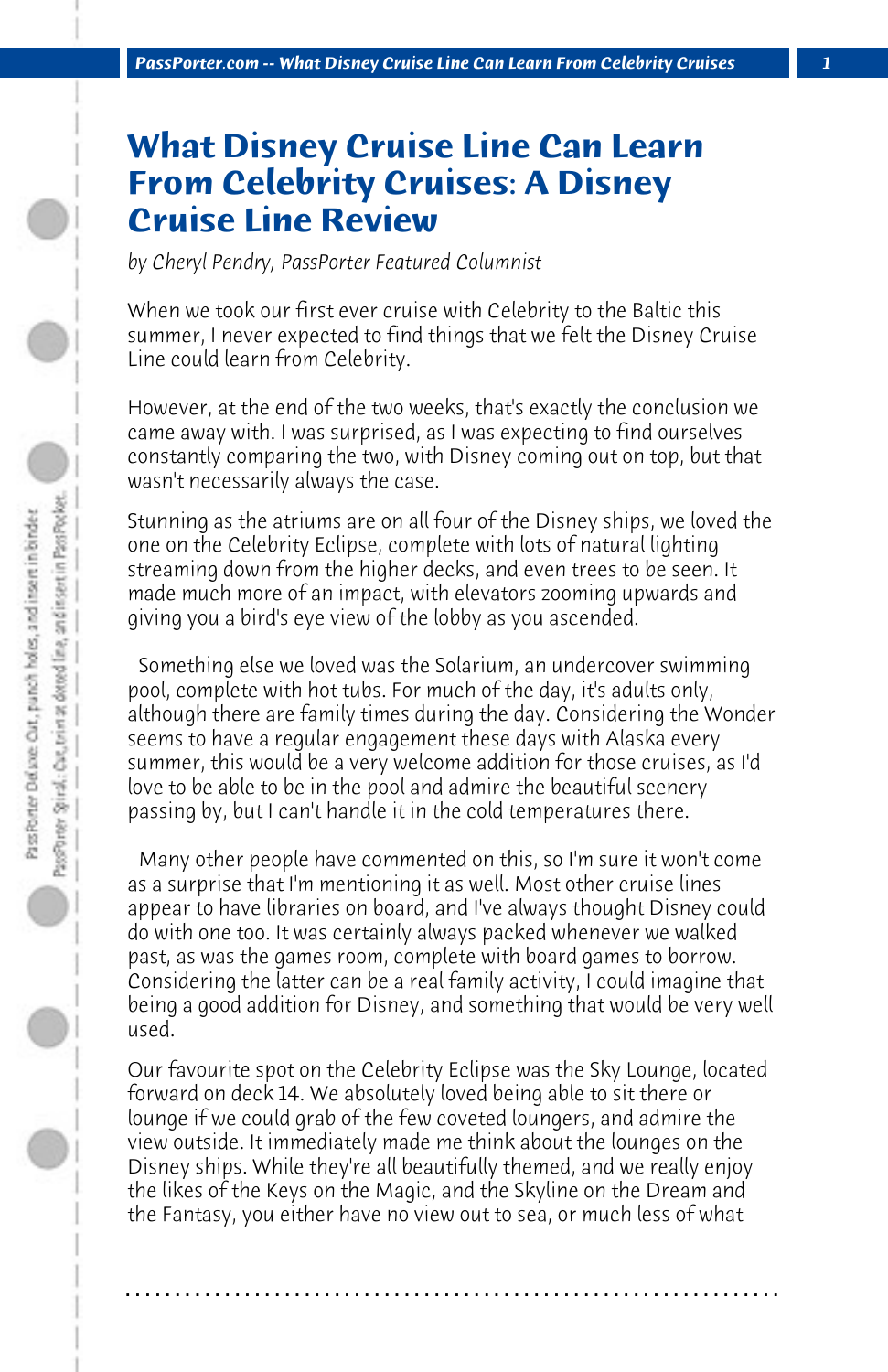you get here. Why not have a lounge with literally floor to ceiling windows, so that passengers can take in the views outside?

 Talking of drinks, we were fortunate enough to have a free drinks package as part of our cruise booking, and this didn't just include soft drinks, but a number of alcoholic beverages. Although I appreciate Disney do deals on the wine packages at dinner each night, I felt this was a much easier way to do things. We could easily get a glass of wine with lunch or dinner, or at any time of the day if we wanted to, and the package even included selected spirits and beers. It certainly allowed for a lot more freedom, rather than being restricted to bottles of wine, and if we'd have paid for that package, my goodness, Celebrity would have done well out of us. I'm surprised Disney doesn't do a similar offer.

 While we felt that Celebrity's main dining room was vastly inferior to Disney in terms of both food and service, their counter service place the Oceanview Cafe was a major step up from Cabanas. We were presented with options we've never had the pleasure of on the Disney ships, including sushi, pizza and pasta, all prepared freshly right in front of you. The quality of all of these dishes was excellent. We were also surprised to discover the ice cream here was freshly made every night, which is why we were presented with a different selection each night.

 As far as activities went, we didn't go to any of the shows, but we were pleased to find that Celebrity still offers some "backstage" tours. We signed up for the inside access tour, which would have taken us to a variety of places usually off limits. Sadly, there weren't enough people for it to go ahead, but Celebrity made it up to us with a tour of the bridge, which was absolutely fascinating. I remember the days Disney used to do a tour of the kitchens, and we loved seeing the work that went into our meals. I really wish we could go back to some activities like that, as we haven't seen anything like that in years now on board Disney.

 When it came to disembarkation, we were expecting it to be a complete nightmare, compared to the smooth way Disney runs things. My goodness, nothing could have been further from the truth. We literally walked right off, collected our luggage, and were straight through the cruise terminal and back in our car in less than 15 minutes. It certainly helped that arriving back at Southampton, we didn't face any customs or immigration checks, which surprised me. We cruised with Disney literally three months later, and I can tell you the disembarkation at Port Canaveral took a lot longer than that!

 Now don't get me wrong. None of these things detracted at all from

**. . . . . . . . . . . . . . . . . . . . . . . . . . . . . . . . . . . . . . . . . . . . . . . . . . . . . . . . . . . . . . . . . .**